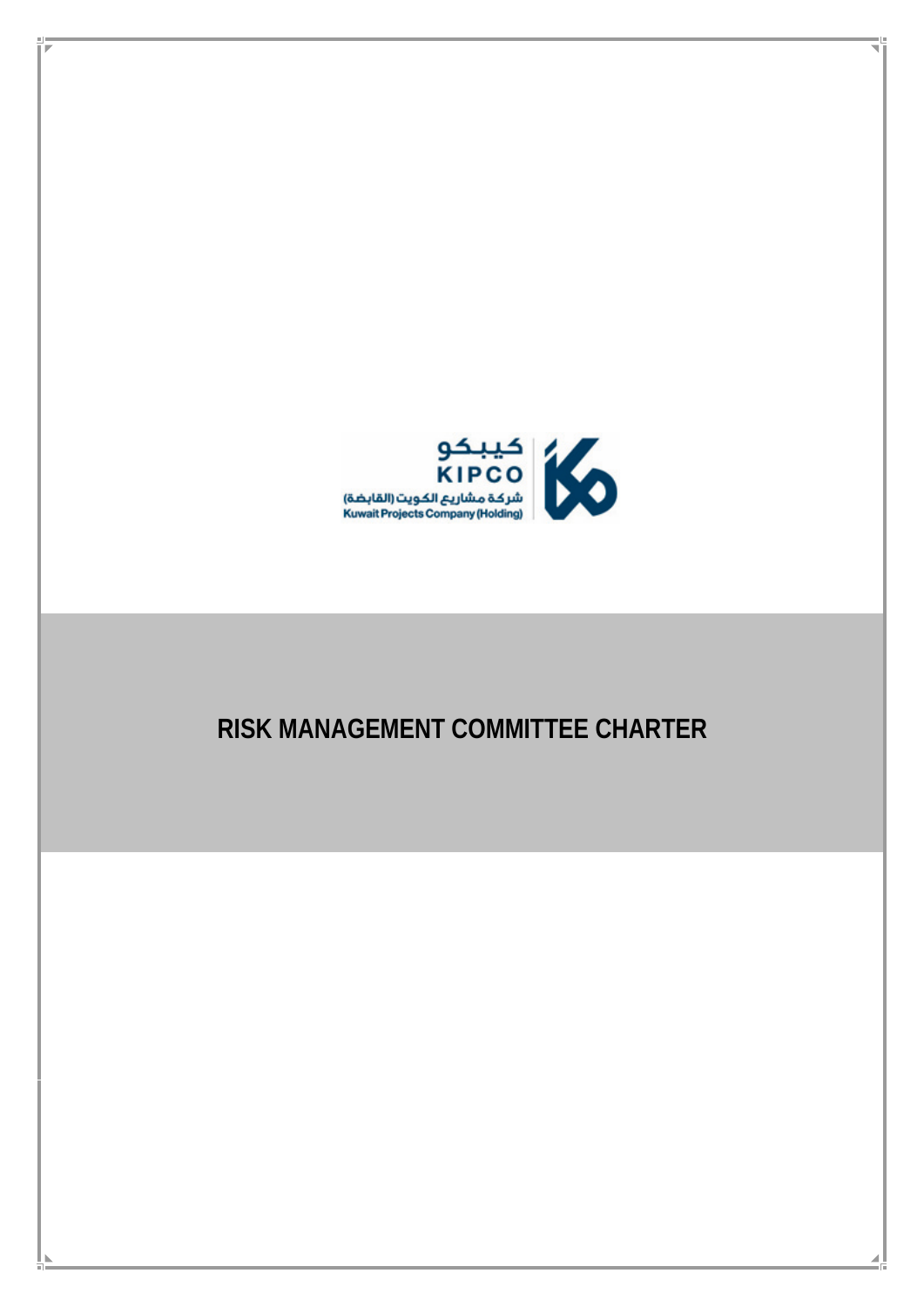

Ľ.

#### **RISK COMMITTEE - CHARTER**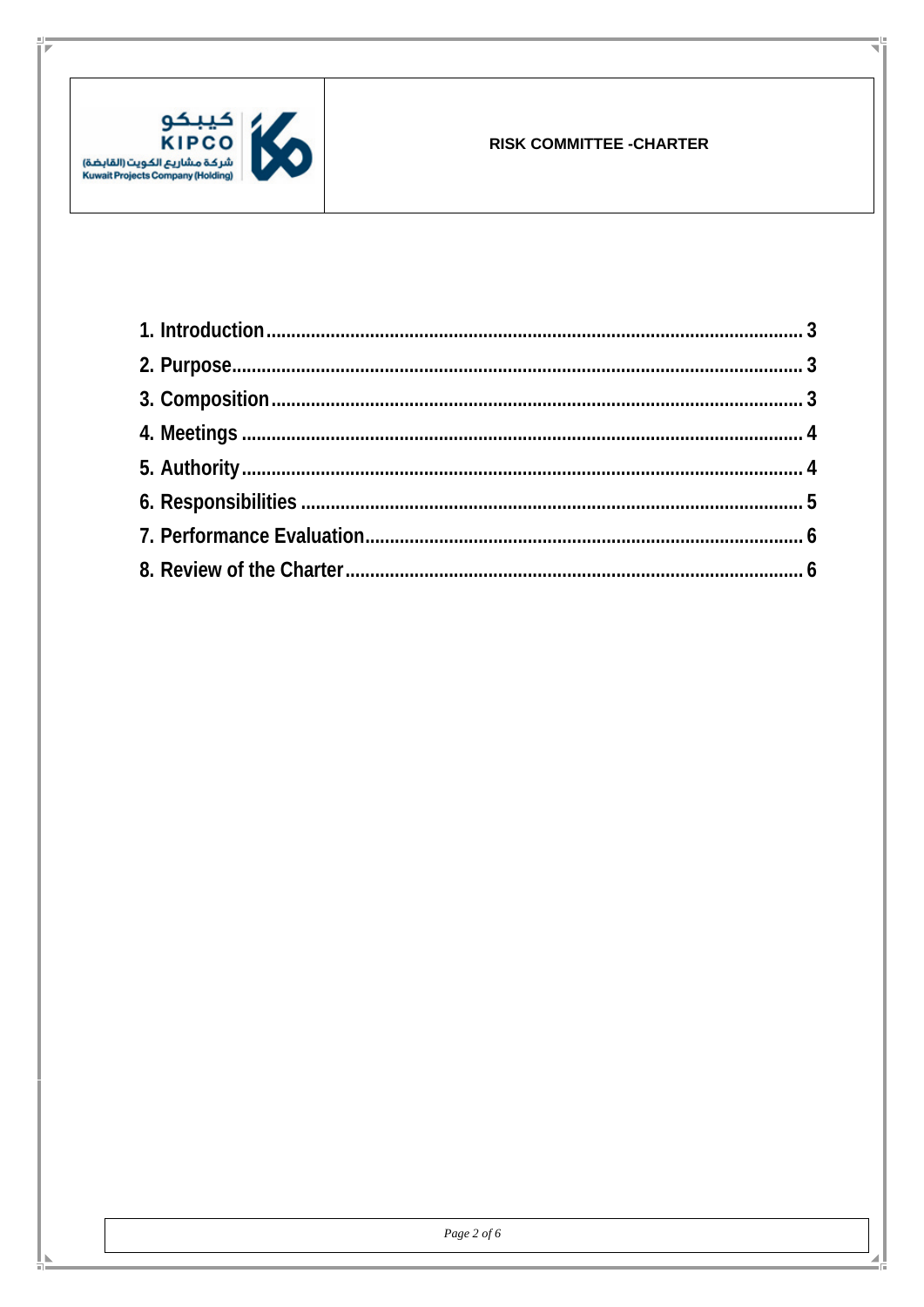

#### **1. Introduction**

<span id="page-2-0"></span>The Board of Directors (the "Board") of KIPCO (the "Company") has delegated the responsibilities, authorities and duties with respect to the identification, evaluation, monitoring and mitigation of all risks that the company is exposed to the Risk management Committee (the "Committee").

## **2. Purpose**

<span id="page-2-1"></span>The Risk management Committee (hereinafter referred to as the "RMC") shall assist the Board in fulfilling their oversight responsibilities for the Risk management function of the Company and to take or use other means necessary to discharge its responsibilities as set forth hereunder.

## **3. Composition**

<span id="page-2-2"></span>3.1 The RMC shall be structured so that it:

- a) Has at least three members
- b) is chaired by an Non-Executive director
- c) The Chairman of the Board shall not be the member of the Committee
- 3.2 The Board of the Company shall establish the rules and Charter of the Committee addressing:
	- a) Selection of members for the Committee
	- b) Tenure of their membership
	- c) Methods in which it shall operate.
- 3.3 The Committee shall nominate a person to be the Committee's secretary.
- 3.4 In the absence of the Committee Chairman, the members shall elect one of the Non-Executive Directors among them to be the Chairman for that meeting.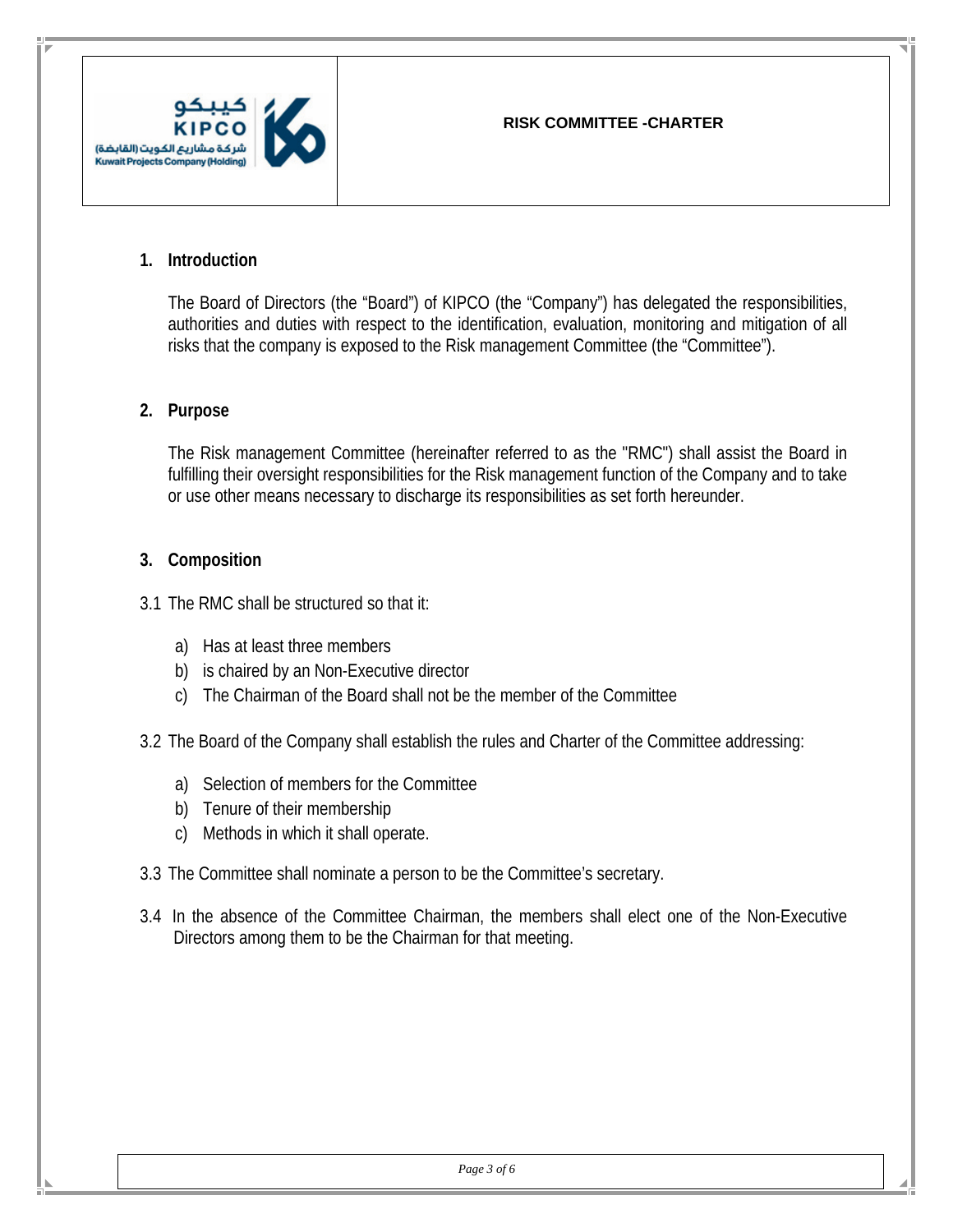

## **4. Meetings**

- 4.1 The Committee shall meet at least four times a year and additionally as required.
- <span id="page-3-0"></span>4.2 Minutes of each meeting of the Committee are to be kept by the Committee Secretary including a report of actions undertaken is to be given at each subsequent Committee meeting.
- 4.3 The Committee may invite any executive management team members or other individual to attend meetings of the Committee, as they consider appropriate.
- 4.4 A majority of the members of the Risk Committee must be present at all committee meetings and every effort should be made to hold meetings with all members present.
- 4.5 An agenda for the meetings shall be prepared and circulated to all members 3 days before the meeting, along with appropriate briefing materials.
- 4.6 The RMC resolutions shall be passed by the majority of members present. If the votes are equal, the Chairman's casting vote shall be considered.
- 4.7 The Minutes of the meetings shall be documented. The member protesting against any of the resolutions may request to register his opinion in the Minutes. The Minutes shall be approved in the next meeting by the members who attended the meeting and shall be circulated in advance. Minutes may also be approved by circulation wherever necessary which shall be regularized in the next meeting.

## **5. Authority**

- <span id="page-3-1"></span>5.1 The Committee has the authority to:
	- a) Obtain independent professional or other advice in the fulfilment of its duties at the cost of the Company; and
	- b) Obtain such resources and information from the Company in the fulfilment of its duties as it may reasonably require.
- 5.2 The Committee is authorised by the Board to invite relevant personnel within the Company as well as external consultants to attend Committee meetings, and to obtain any information that it requires from any department of the Company if it considers necessary.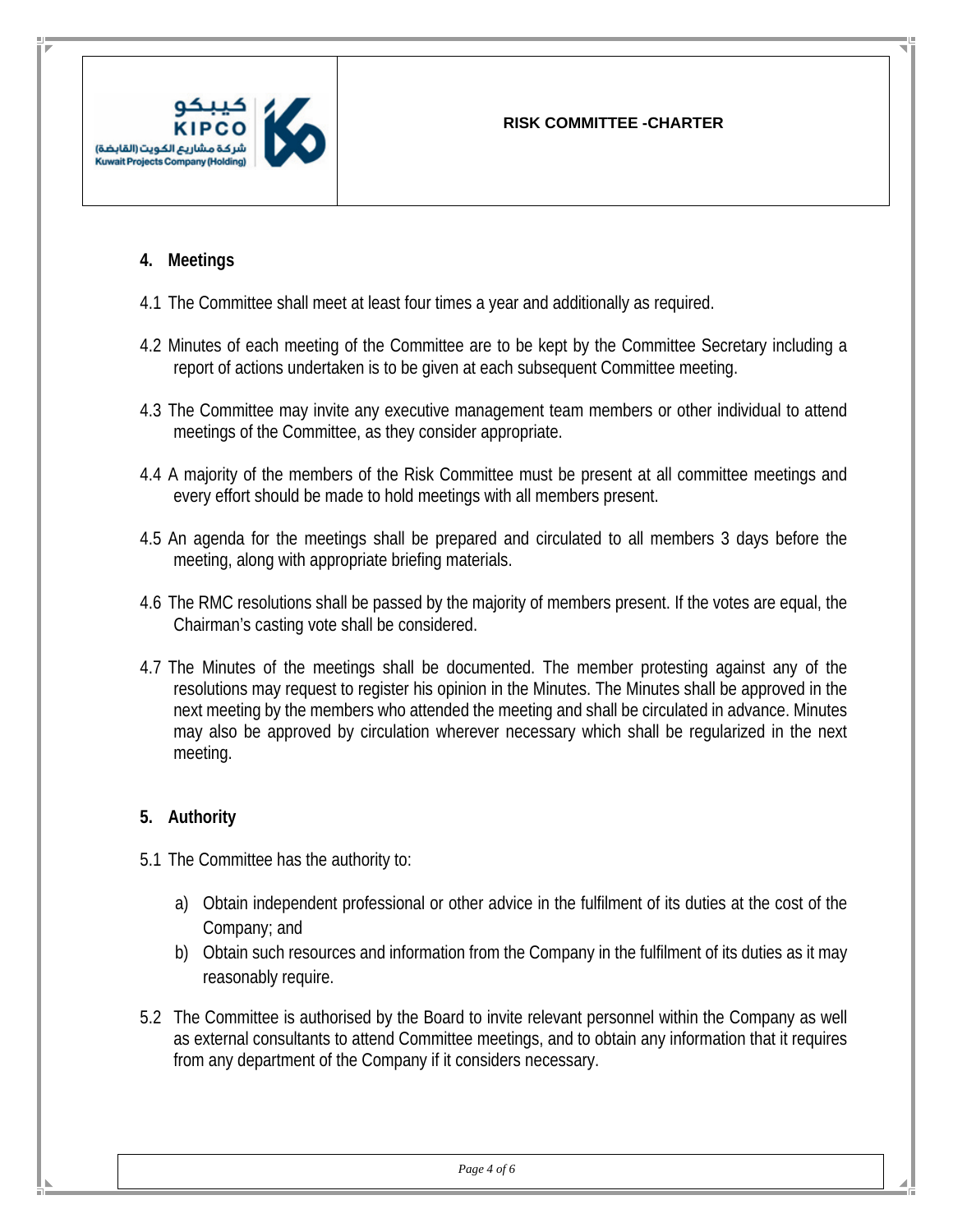

## **6. Responsibilities**

The key responsibilities of the RMC include the following:

## <span id="page-4-0"></span>6.1 Defining Key Risk Objectives

Assist, and recommend to, the Board in establishing Risk management strategies and objectives appropriate for the nature and size of company's activities.

## 6.2 Policies and Procedures

- a) Recommend to the Board on Risk management policies and procedures in line with the business activities and the Risk management strategies established by the Board.
- b) Review from time to time the adequacy of company's Risk management policies and procedures and recommend changes, as may be necessary, for the approval of the Board.

## 6.3 Risk management framework

- c) Preparing and reviewing the strategies and policies of risk management before it's approved by the board of directors and ensuring the execution of these strategies and policies and the same is consistent with the nature and size of the company's activity.
- d) Providing sufficient recourses and adequate systems for the risk management department.
- e) Evaluate the systems and mechanisms for identifying and monitoring various risks that the company may be exposed to, in order to determine the weaknesses in this regard.
- f) Assist the board of directors in identifying and assessing the acceptable level of the risks, to ensure that the company does not breach this level of the risk after approval from the board of directors.
- g) Ensuring that the staff of the risk management department are independent from the activities that leads to risk exposure.
- h) Preparing periodic reports regarding the nature of the risks that the company may be exposed to and submitting the same to the board of directors.
- i) Reviewing the issues raised by the related audit committee which may affect managing the company's risks.